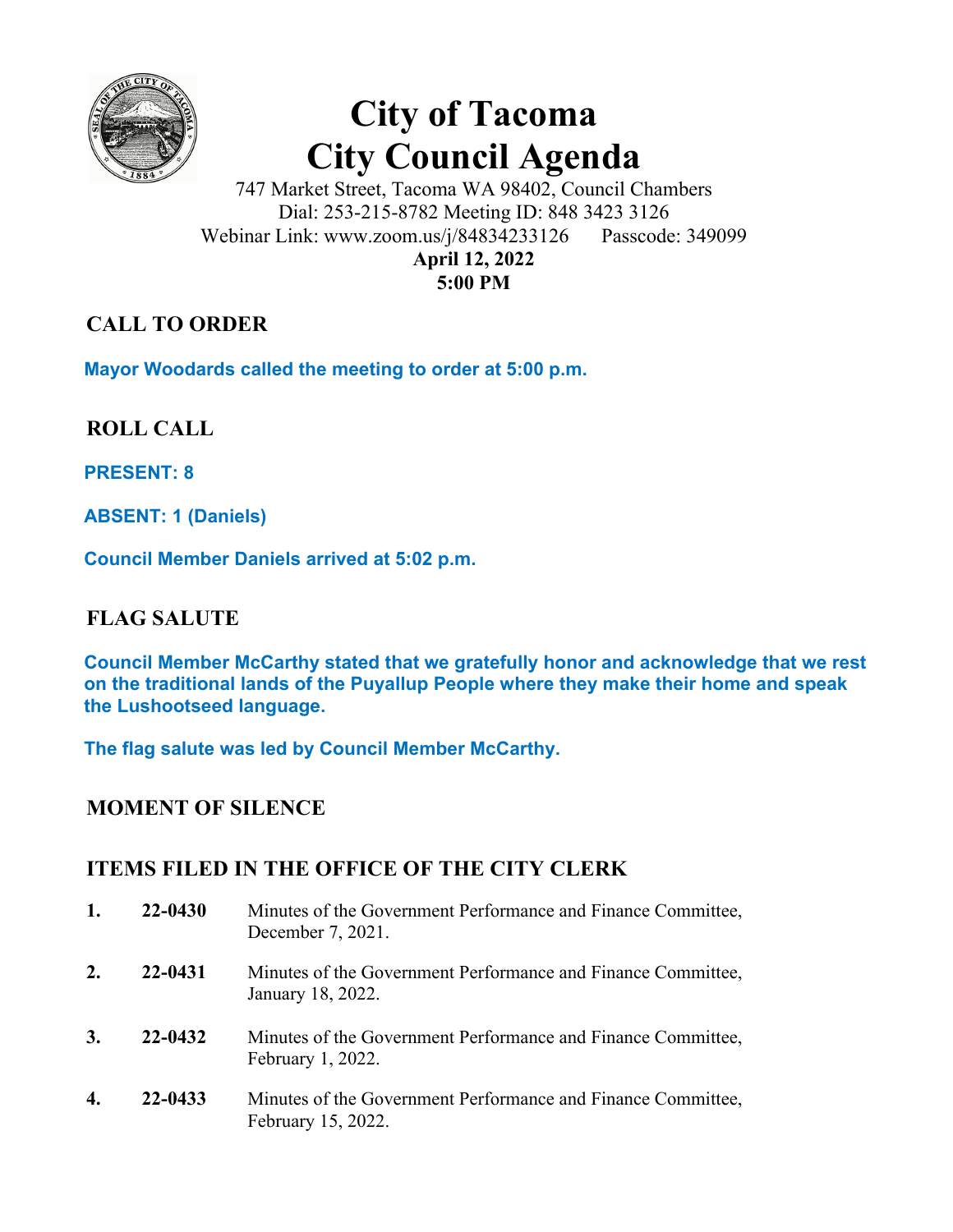- **5. 22-0434** Minutes of the Government Performance and Finance Committee, March 1, 2022.
- **6. 22-0411** Minutes of the joint Transportation Commission and Planning Commission meeting, February 16, 2022.

# **CONSENT AGENDA**

- **7. 22-0415** Minutes of the City Council study session, February 1, 2022.
- **8. 22-0413** Minutes of the City Council meeting, February 8, 2022.
- **9. 22-0414** Minutes of the City Council meeting, February 15, 2022.

#### **RESOLUTIONS**

**10. RES40943** A resolution setting Tuesday, April 26, 2022, upon completion of Regular Agenda Items, no earlier than 5:15 p.m., as the date for a public hearing by the City Council on the 2022-2023 Annual Action Plan for Housing, Community and Economic Development, and public services.

### **FINAL READING OF ORDINANCES**

**11. ORD28777** An ordinance vacating a portion of the North Narrows Drive right-of-way at North 26th Street to facilitate future residential development on abutting, undeveloped real property. (Paul and Deidra Miller; File No. 124.1416)

#### **MOTION: Ushka SECOND: Blocker ACTION: The Consent Agenda was declared adopted.**

Ayes: 9 Nays: 0 Absent: 0 Abstaining: 0 **Items Removed: \_0** 

#### **PROCLAMATIONS/RECOGNITIONS/PRESENTATIONS/ANNOUNCEMENTS**

- **12. 22-0436** Proclaiming April 10-16, 2022, as Cambodian Genocide Remembrance Week.
- **13. 22-0435** Compassionate Tacoma Recognition: Theresa Evans.
- **14. 22-0429** Presentation from the City Manager regarding Systems Transformation, including highlights from the Environmental Services Department's racial equity action plan.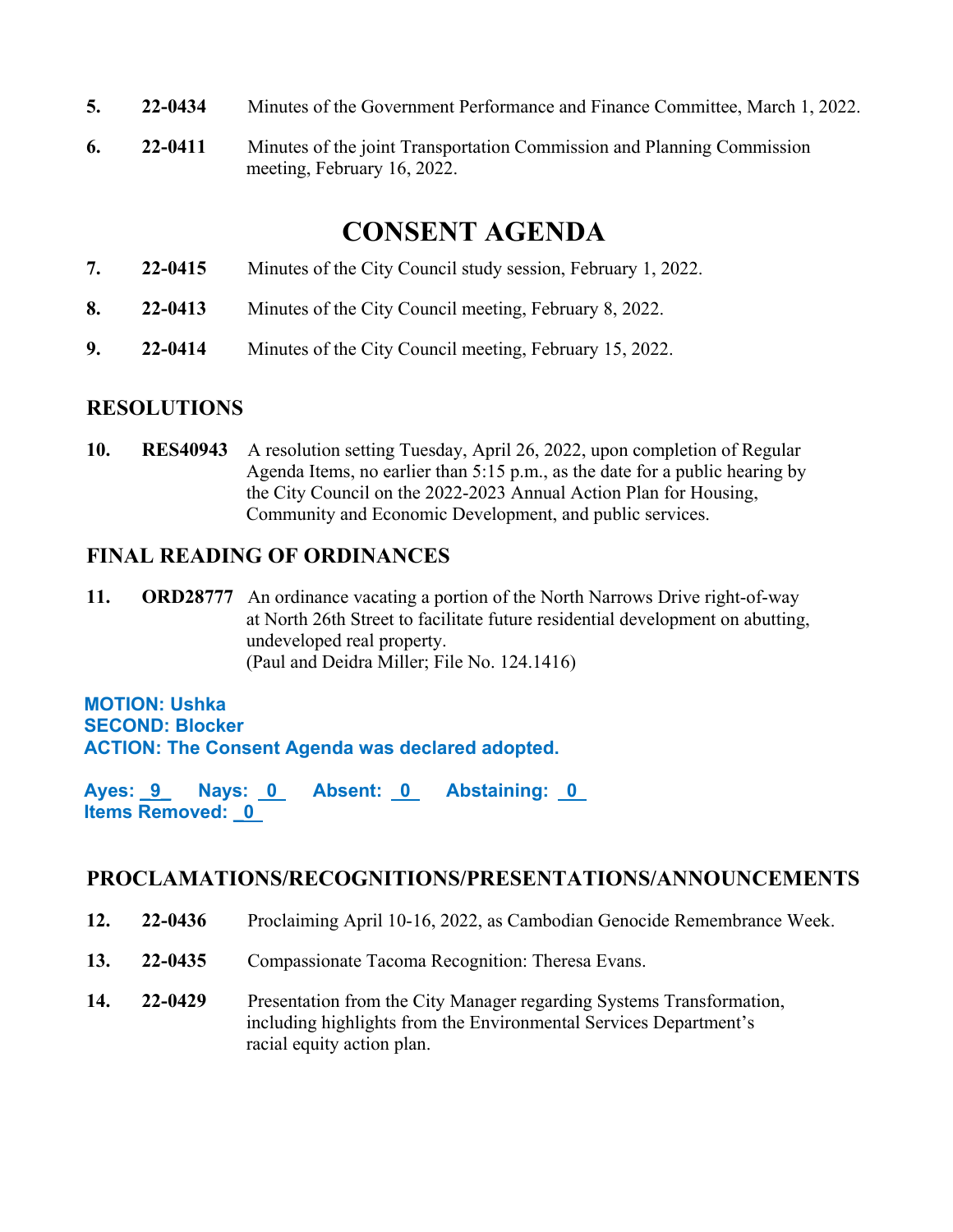#### **PUBLIC COMMENT**

**Public Comment began at 6:20 p.m.** 

**The City Clerk's Office received three written comments for Public Comment on Ordinance No. 28811, regarding attendance at unlawful exhibitions of speed.** 

**Two individuals addressed the City Council.** 

**Public Comment ended at 6:27 p.m.** 

# **REGULAR AGENDA**

#### **RESOLUTIONS**

**15. RES40944** A resolution authorizing the establishment of an Equity in Contracting Advisory Committee to monitor compliance of the Equity in Contracting program.

**MOTION: Ushka SECOND: Blocker ACTION: Adopted.** 

**Ayes: \_9\_ Nays: 0 Absent: 0 Abstaining: 0** 

**16. RES40945** A resolution authorizing the execution of a Multi-Family Housing 12-Year Limited Property Tax Exemption Agreement with Royal Construction Group, LLC, for the development of 11 multi-family market-rate and affordable rental housing units, located at 7624 Pacific Avenue, in the Upper Pacific Mixed-Use Center.

**MOTION: Ushka SECOND: Blocker ACTION: Adopted.** 

Ayes: 9 Nays: 0 Absent: 0 Abstaining: 0

**17. RES40946** A resolution authorizing the execution of a Multi-Family Housing 12-Year Limited Property Tax Exemption Agreement with Tacoma Town Center Parcels LLC, for the development of 222 multi-family market-rate and affordable rental housing units, located at 506 South 21st Street, in the Downtown Regional Growth Center.

**MOTION: Ushka SECOND: Blocker ACTION: Adopted.** 

**Ayes: \_9\_ Nays: 0 Absent: 0 Abstaining: 0**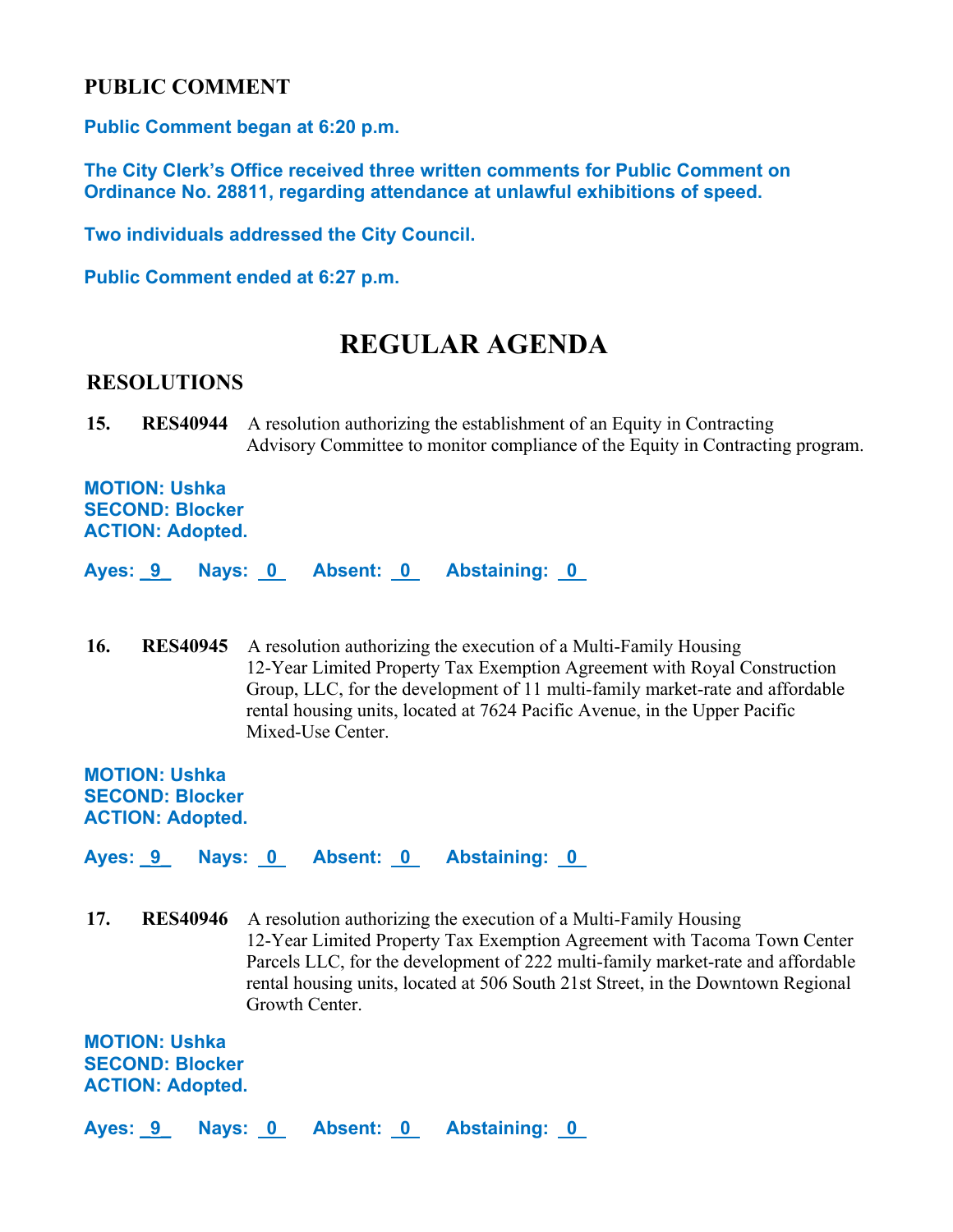**18. RES40947** A resolution authorizing the execution of a Letter of Agreement with Teamsters Local 313, regarding an incentive payment for certain employees in the classification of Sewer Worker.

**MOTION: Ushka SECOND: Blocker ACTION: Adopted.** 

**Ayes: \_9\_ Nays: 0 Absent: 0 Abstaining: 0** 

**19. RES40948** A resolution authorizing the one-time use of Council Contingency Funds, in the amount of \$12,000, to fund grants that support community engagement programs sponsored through South Sound Together.

**MOTION: Ushka SECOND: Blocker ACTION: Adopted.** 

**Ayes: \_9\_ Nays: 0 Absent: 0 Abstaining: 0** 

#### **FIRST READING OF ORDINANCES**

**20. ORD28809** An ordinance amending Chapter 1.12 of the Municipal Code, relating to the Compensation Plan, to implement compensation for employees represented by Teamsters Local 313.

#### **Set over for final reading next week.**

**21. ORD28810** An ordinance amending Chapter 1.12 of the Municipal Code, relating to the Compensation Plan, to implement rates of pay and compensation for a new classification entitled Police Chief of Staff.

**Set over for final reading next week.** 

**22. ORD28811** An ordinance amending Chapter 11.05 of the Municipal Code, relating to Model Traffic Ordinance, by adding a new Section 11.05.133, entitled "Unlawful exhibition of speed attendance prohibited", relating to prohibiting attendance at unlawful exhibitions of speed.

**MOTION: Blocker** 

**AMENDMENT: I move to amend Ordinance No. 28811 on Page 1, Line 22, to replace the number "90" with "30," to read as follows:** 

**"WHEREAS any person who operates a motor vehicle in or during an unlawful exhibition of speed is guilty of a misdemeanor, which is punishable by up to 30 days in jail, up to a \$1,000 fine, or by both such imprisonment and fine, and"**